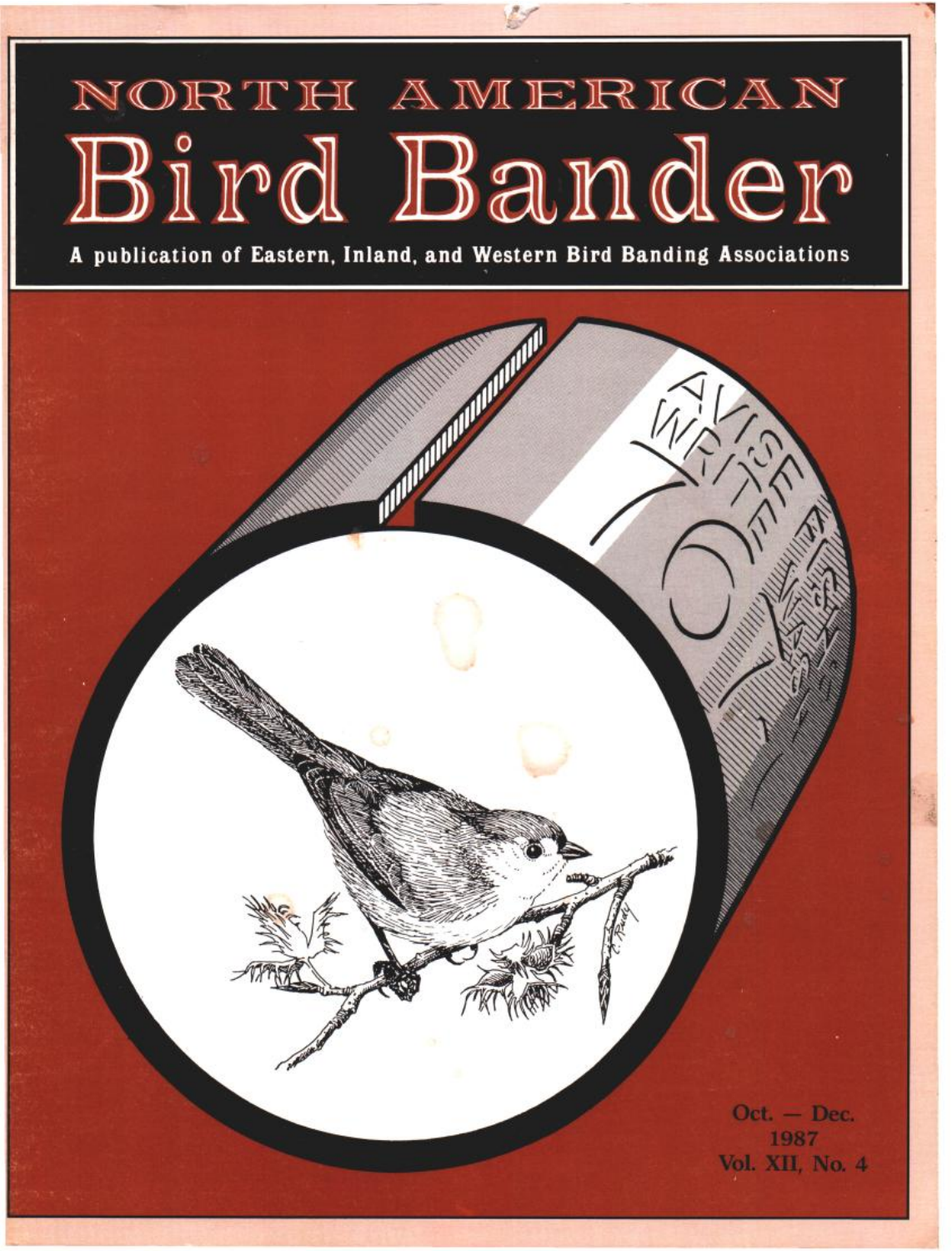|                                         | <b>Officers</b>  |                                                                             |                                                                                   |                                                                                                |
|-----------------------------------------|------------------|-----------------------------------------------------------------------------|-----------------------------------------------------------------------------------|------------------------------------------------------------------------------------------------|
|                                         |                  | <b>President</b> Frederick S. Schaeffer<br>1650 14th Avenue                 |                                                                                   | <b>1st Vice-President</b> Don Schwab<br>Box 847                                                |
|                                         | Secretary        | Vero Beach, FL 32960<br>Eileen Kokorsky<br>11 King Court<br>Wayne, NJ 07470 |                                                                                   | Suffolk, VA 23434<br>2nd Vice-President Judith Bell<br>RD 3. Box 61<br>Newark Valley, NY 13811 |
|                                         | <b>Treasurer</b> | Donald Mease<br>RD#2, Box 436A<br>Hellertown, PA 18055                      | 3rd Vice-President Robert P. Yunick<br>1527 Myron Street<br>Schenectady, NY 12309 |                                                                                                |
| <b>Eastern Bird Banding Association</b> |                  |                                                                             |                                                                                   | Editor Robert J. Pantle<br>35 Logan Hill Rd<br>Candor, NY 13743                                |
|                                         |                  |                                                                             | <b>Councillors</b>                                                                |                                                                                                |
|                                         |                  | Robert Pantle                                                               | Ken Clark                                                                         | Susan Blackshaw                                                                                |
|                                         |                  | Ralph Bell                                                                  | Pat Melville                                                                      | Peter Polisse, Jr.                                                                             |
|                                         |                  | Mary Doscher<br>Howard Fischer                                              | William Oberman<br>Walt Protzman<br>(past president)<br>Mickie Mutchler           | Jeffrey Spendelow-<br>Leon Wilson                                                              |
|                                         |                  | Terms expire 1987                                                           | Terms expire 1988                                                                 | Terms expire 1989                                                                              |

**changes of addresshould be sent to the Treasurer. The dues: Active Members--\$10.00 per year; Sustaining Members--\$18.00 per year; Student Members--S8.00 per year; Family Membership add \$2.00 to any category; Institutional Membership--\$15.00; Life Membership--S200.00; Non-subscribing Members--S3.00 per year. Canadian and foreign memberships add \$4.50. Contributions to the Eastern Bird Banding Association are tax deductible.** 

# **Inland Bird Banding Association**

**President John J. Flora 3636 Williams Dearborn, MI 48124 Secretary Carroll Rudy W. 3866 Hwy. H. Chilton, WI 53014 Treasurer C. Holmes Smith 6305 Cumberland Rd., SW Sherrodsville, OH 44675** 

**Board of Directors** 

**Allen E. Valentine Jane Olyphant Dr. Donald G. Varner Nathaniel Whitney** 

## **Officers**

**1st Vice-President Peter C. Petersen 235 McClellan Davenport, IA 52803 2rid Vice-President Don Beimborn 3630 Glenhurst S. St. Louis Park, MN 55416** 

## **Membership Secretary**

**Allen E. Valentine 17403 Oakington Court Dallas, TX 75252** 

**Inland Regional News is published quarterly in North American Bird Bander by Inland Bird Banding Association. Application for membership and notices of change of address should be sent to the Treasurer. The active members will receive BOTH North American Bird Bander and Inland Bird Banding Newsletter (quarterly}: Annual dues per calendar year: ACTIVE MEMBERSHIPS: Regular Member--\$15.00; Sustaining--S25.00; Life--S200.00 (in full, or 5 annual payments of \$40.00}; Benefactor--\$1,000.00. IN-ACTIVE MEMBERSHIP: North American Bird Bander--\$10.00; INSTITUTIONAL SUBSCRIPTIONS: \$15.00 U.S. and \$20.00 Foreign, including Canadian.** 



**Western Bird Banding Association** 

**President Dr. W. B. Quay 2003 Ida Street Napa, CA 94558 Secretary Dr. Alan A. Gubavich Dept. of Biol., Univ. of Nev. Reno, NV 89557 Treasurer Dr. Howard L. Cogswell 1548 East Avenue Hayward, CA 94541** 

**Officers** 

**1st Vice-President Dr. David R DeSante 2nd Vice-President Kr. Kerry P. Reese Immediate Past** Dr. Robert C. Tweit **President 3116 N. Willow Creek Dr. Point Reyes Bird Observ. 4990 Shoreline Hwy Stinson Beach, CA 94970 College of Forestry Wildlife Range Science University of Idaho Moscow, ID 83843 Tucson, AZ 85712-1382** 

Dr. Carl D. Barrentine<br>Dept. of Biology **California State Univ. 9001 Stockdale Highway Bakersfield, CA 93309** 

**Directors at Large**<br>**Ruth Ogden Russell** 2901 E. Second St.<br>Tucson, AZ 85716

**Term expires 1988 Term expires 1989** 

**Applications for membership in the Western Bird Banding Association should be sent to the Treasurer. All classes of membership are by calendar**  year only and receive North American Bird Bander. Membership classes are: Active Member-\$13.00 per year; Sustaining Member-\$26.00 per year; Non**subscribing Member--S3.00 per year; Life Member--S260.00. Outside the U.S. postage must be added to each membership fee, excepting that for Life Membership.** 

CHANGE OF ADDRESS? Members of each banding association (EBBA, IBBA, WBBA) should inform the Treasurer of their association(s) as soon as possi**ble concerning a planned change of address. There is otherwise the hazard of not receiving NABB, since the U.S. Post Office does not forward mail of this type,**